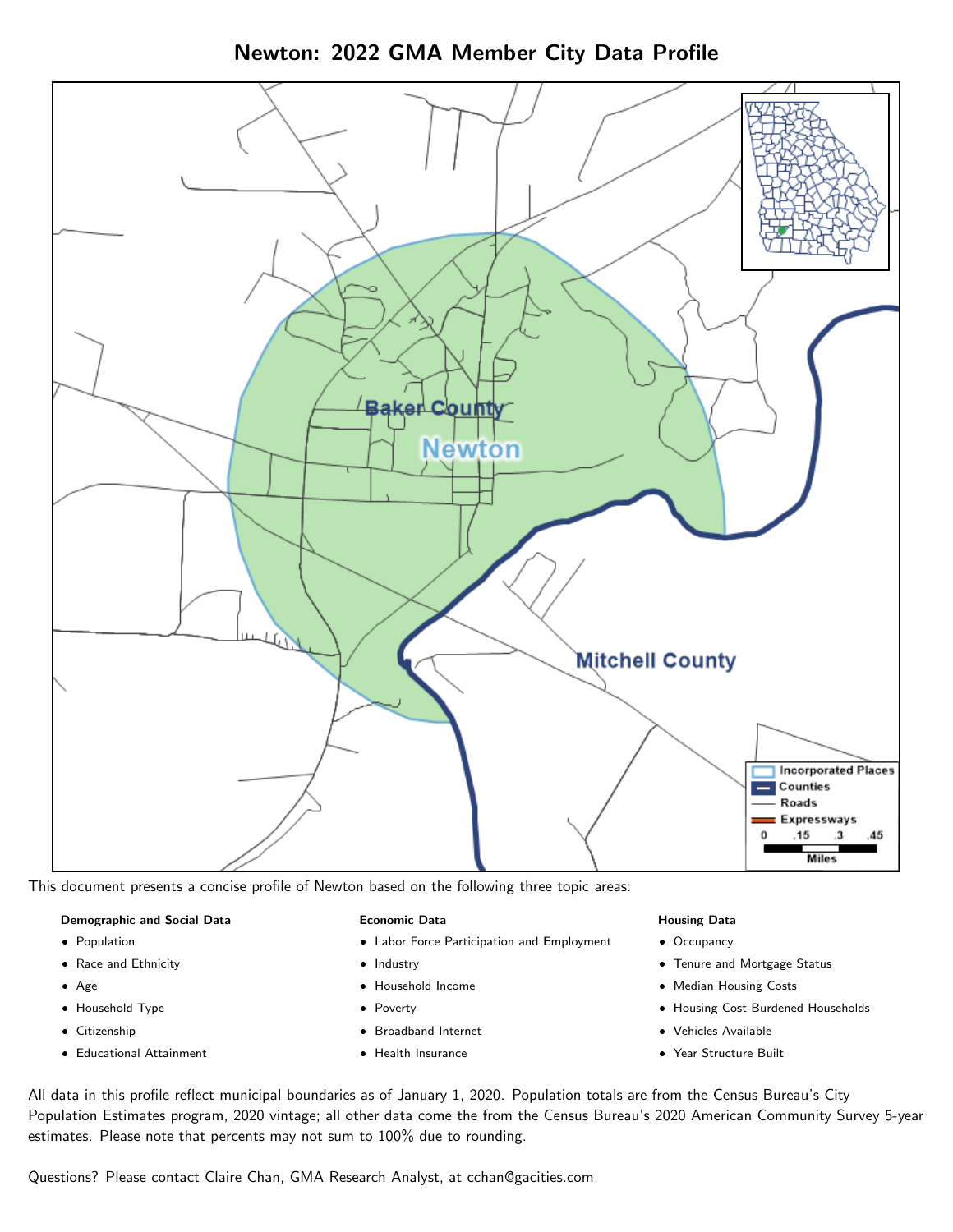# Newton: Demographic and Social





## **Citizenship**

Age



Source: American Community Survey, 2020 5-year estimates, table B05002 Source: American Community Survey, 2020 5-year estimates, table B15002

Race and Ethnicity



Source: U.S. Census Bureau, City Population Estimates, 2020 vintage Source: American Community Survey, 2020 5-year estimates, table B03002

# Household Type



Source: American Community Survey, 2020 5-year estimates, table B01001 Source: American Community Survey, 2020 5-year estimates, table B11001

#### Educational Attainment



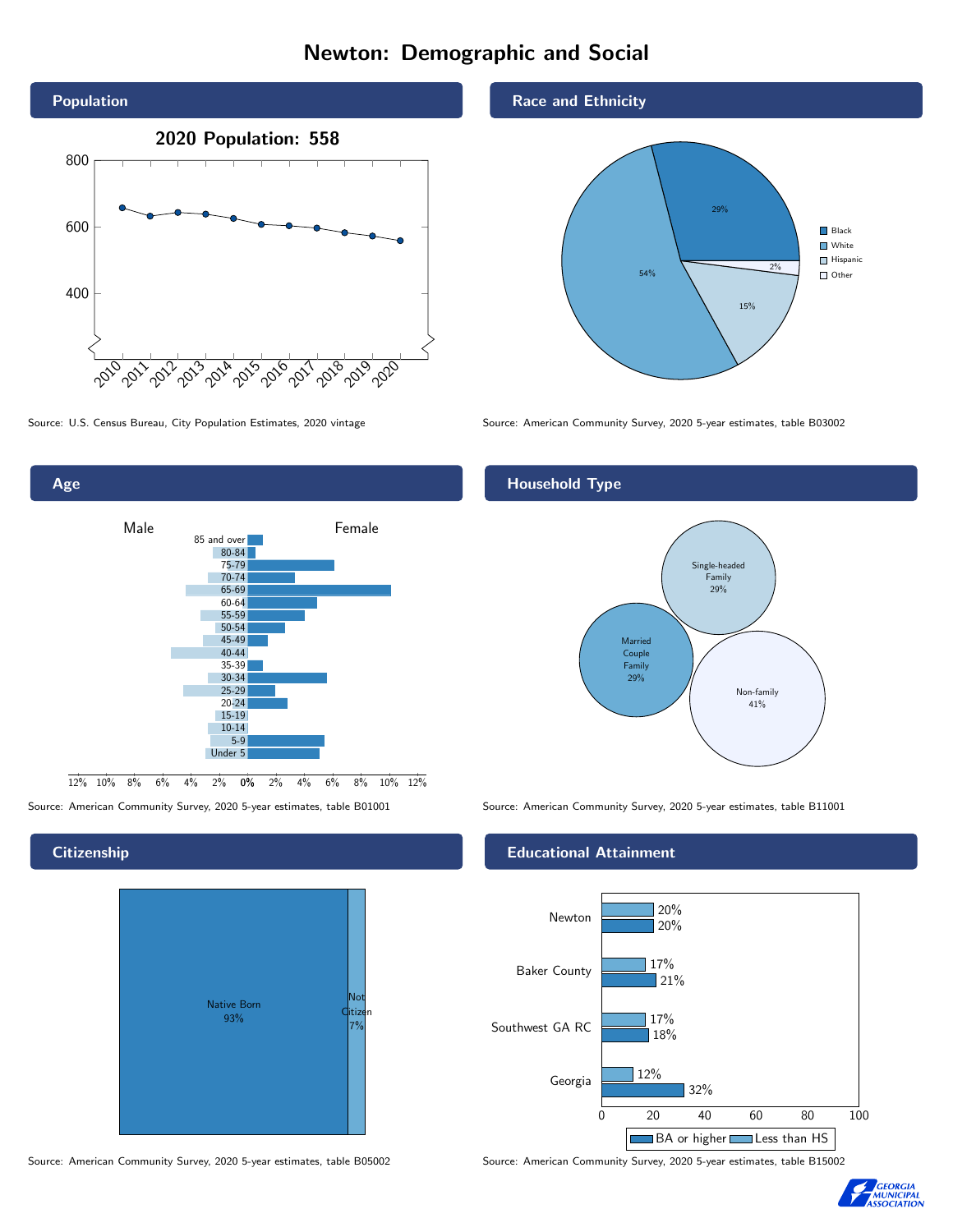# Newton: Economic



Source: American Community Survey, 2020 5-year estimates, table B23001 Note: Unemployment rate is based upon the civilian labor force.

### Industry

| Agriculture, forestry, fishing and hunting, and mining      | 18%   |
|-------------------------------------------------------------|-------|
| Construction                                                | 5%    |
| Manufacturing                                               | 5%    |
| <b>Wholesale Trade</b>                                      | 4%    |
| Retail Trade                                                | $2\%$ |
| Transportation and warehousing, and utilities               | $0\%$ |
| Information                                                 | $0\%$ |
| Finance and insurance, real estate, rental, leasing         | $0\%$ |
| Professional, scientific, mgt, administrative, waste mgt    | 11%   |
| Educational services, and health care and social assistance | 27%   |
| Arts, entertainment, recreation, accommodation, food        | $0\%$ |
| service                                                     |       |
| Other services, except public administration                | $4\%$ |
| Public administration                                       | 23%   |

Source: American Community Survey, 2020 5-year estimates, table C24030



Source: American Community Survey, 2020 5-year estimates, tables B19013 and B19025 Source: American Community Survey, 2020 5-year estimates, table B17010



Poverty



# **Health Insurance**



Source: American Community Survey, 2020 5-year estimates, table B28002 Source: American Community Survey, 2020 5-year estimates, table B18135